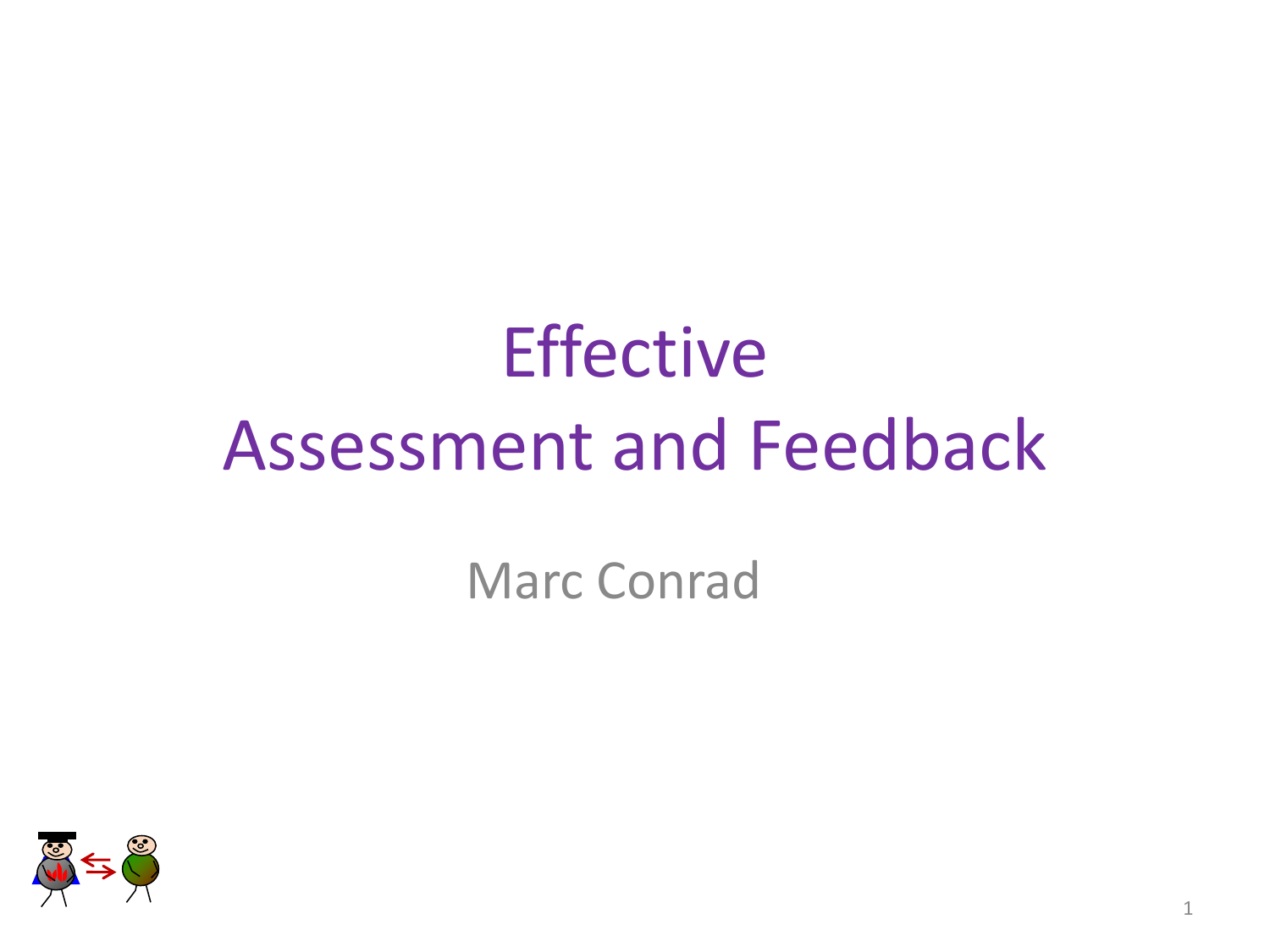#### Assessments – Where?



#### Here!

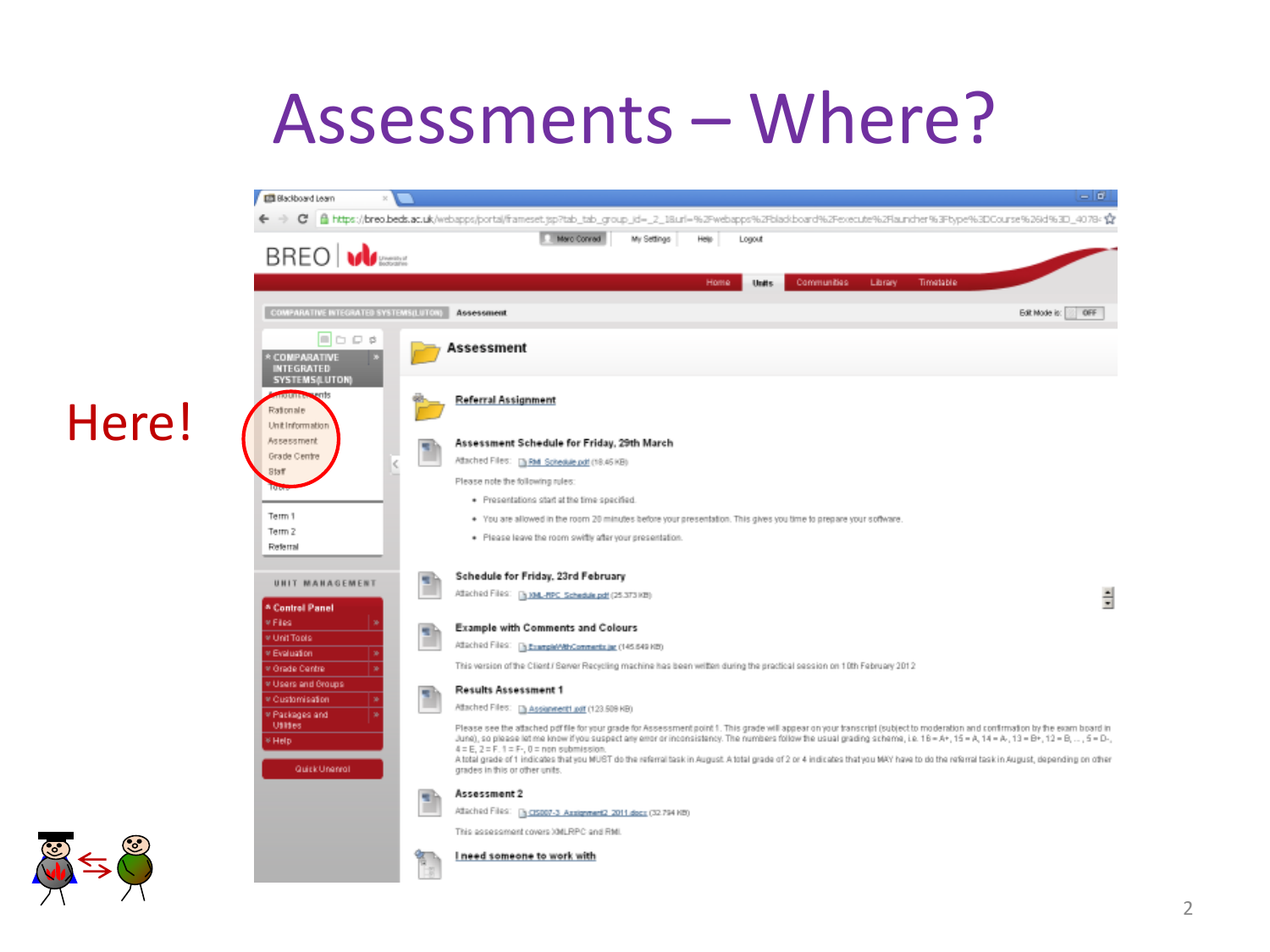#### Assessment

- Clear Instruction what is required, including hand-in dates, format, assessment criteria etc.
- E.g. Report:
	- Report about own artefact or contextual? Following a structure? Answering specific questions? Do you expect referencing? Is style, grammar, spelling marked?
- E.g. Artefact:
	- How to submit? Screenshots? Presentation? Demonstration? In front of peers or teaching team only?
- E.g. Group work:
	- Individual marks or group marks? Provide exit route for dysfunctional groups. Alternative if not working in group.
- E.g. Viva:
	- $-$  Always do oral assessments with  $2<sup>nd</sup>$  marker. Provide instructions on what to prepare.

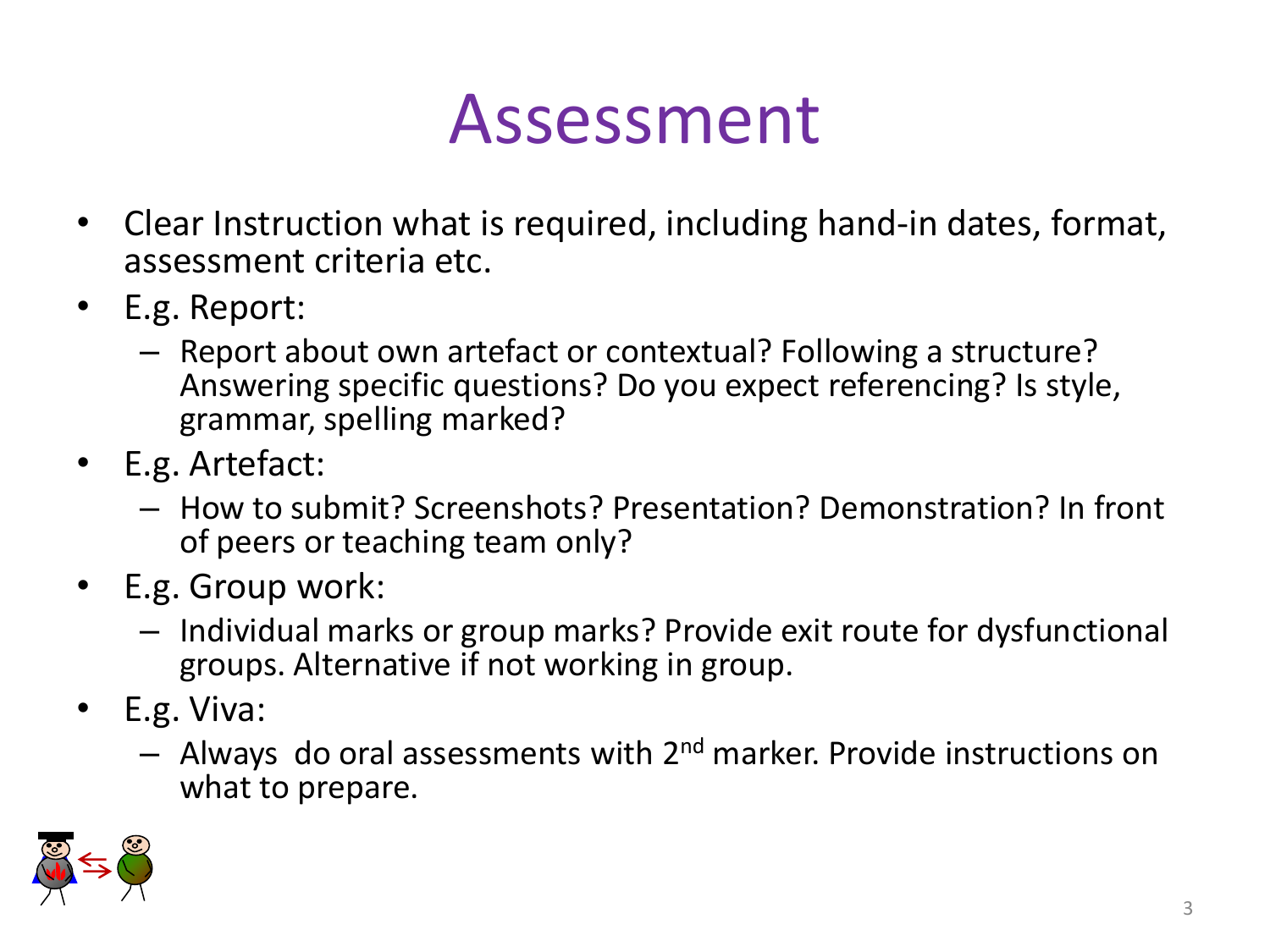#### Example - Report

- *"A report that demonstrates that the development of your code went through stages of planning, design, implementation, testing and evaluation. This includes pieces of code and screenshots as necessary."*
- *"Please note that copying someone else's code is plagiarism and hence an academic offence. However the following is allowed and encouraged:*  Asking other students for help, asking for guidance and help in internet forums, use of example code that is available on the internet or in books, use of third-party, open-source Java packages. Any such help must be clearly acknowledged and referenced. Any embedded code which does not originate from you must be clearly marked as such in the source code. If in doubt ask your tutor if and how you can use a particular source. "

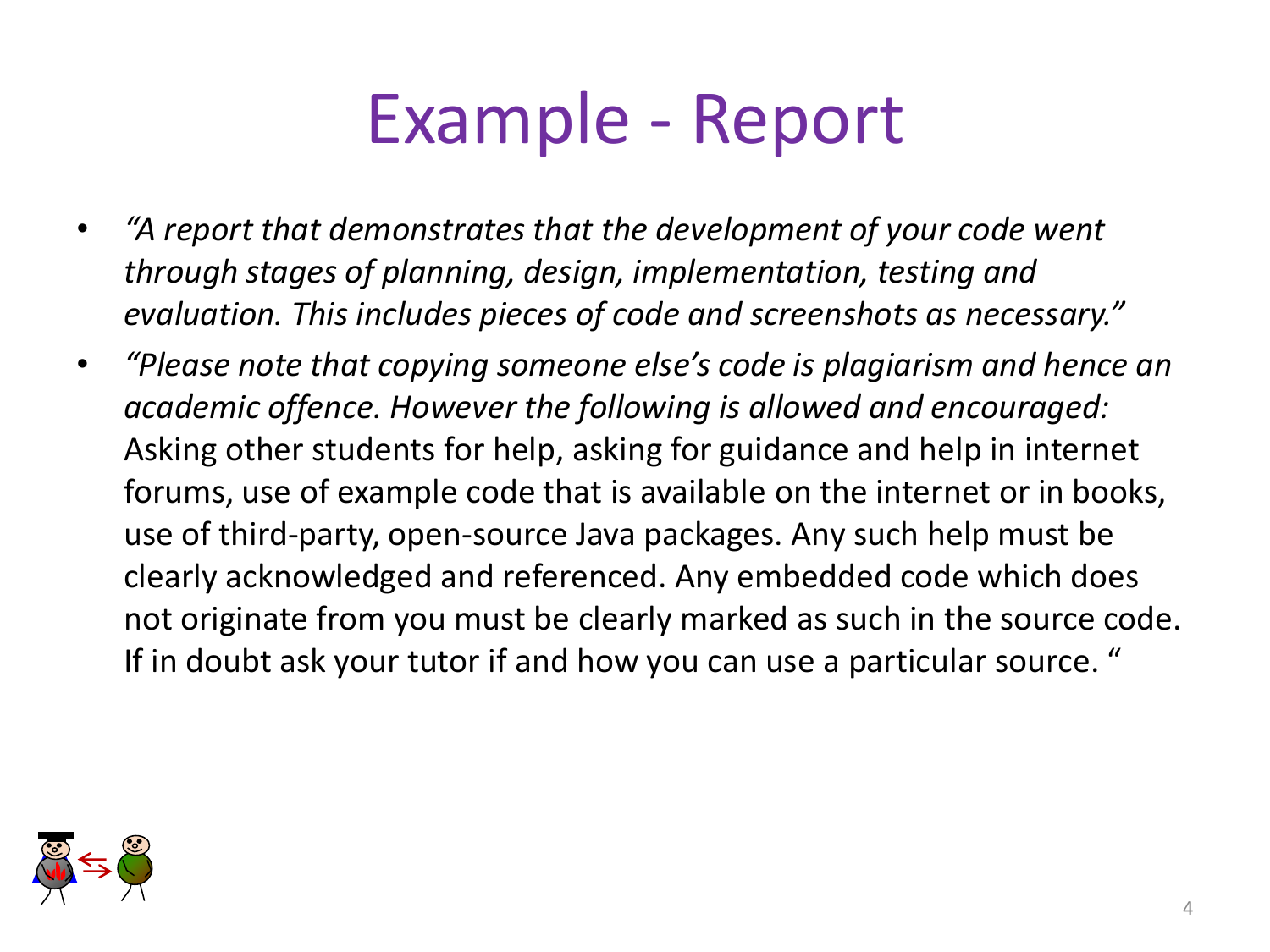## Example – Group Work

- "You have to work as a group of two or three people. If you work alone the maximum grade you can achieve is a C. The advice is to work in a group of two people with three people being the exception." (CIS007-3)
- "The group project report is developed by the group, and should be built up during the lifetime of the project. […] It should not only be factual (descriptive), but should also contain reflection on what the group has learnt as the project has progressed. […] In the exceptional case that a group becomes dysfunctional more than one "group report" may be submitted which will be individually marked. This must be agreed with the tutor beforehand." (CIS015-3)
- "This will be a group-based assignment, and you will work together in groups of 10. However, although you will be working together […], the coursework assignment will be assessed on an individual basis […]." (CIS011-6)

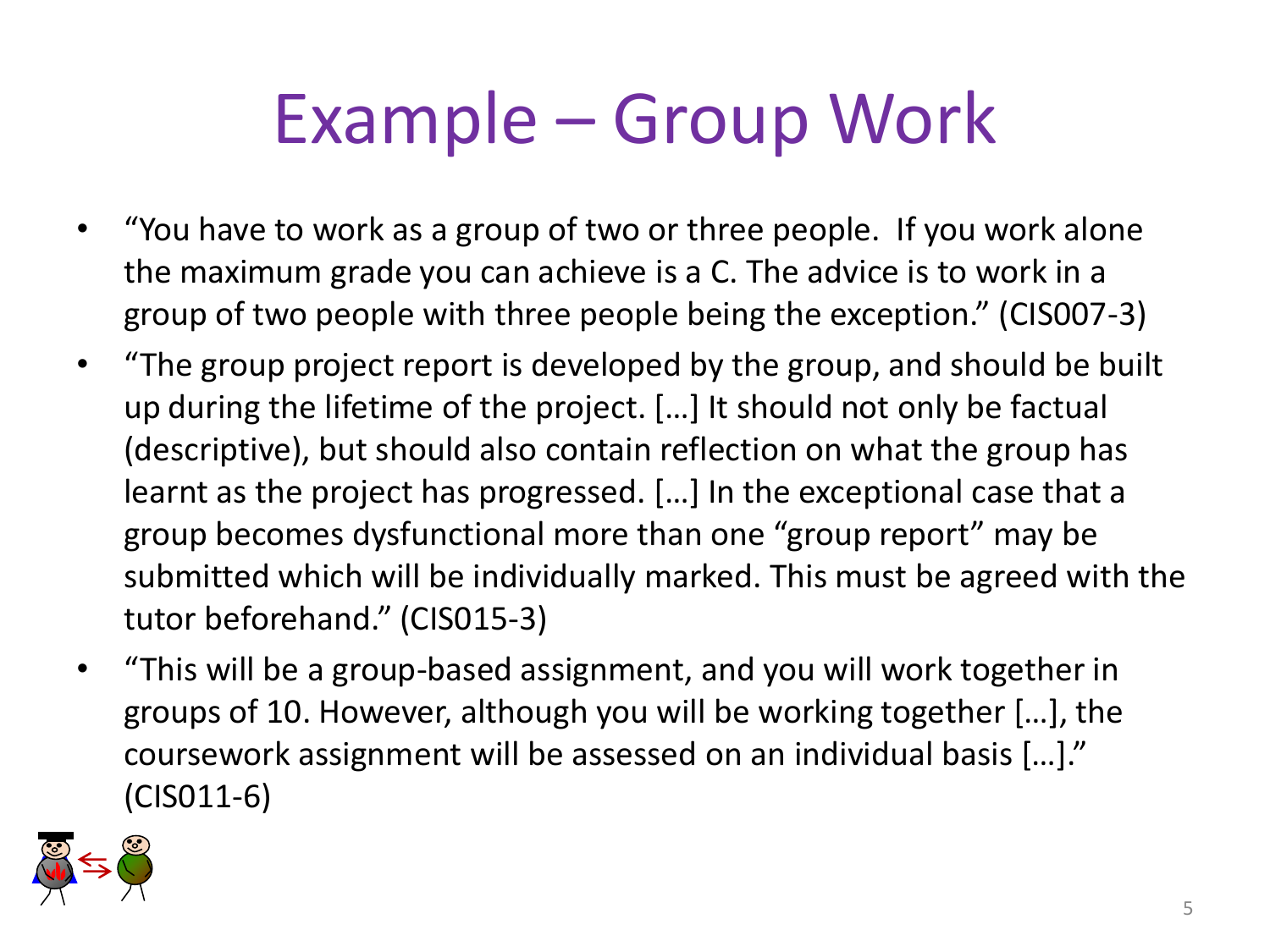# Marking Schemes

#### • Descriptive:

– For an A grade: The produced software follows a clear rationale […]. Sensible use cases have been developed and implemented into software. The code has been thoroughly tested and is properly commented. […]

University of Bedfordshire

CIS007-3

– For a D grade the following features are necessary (examples will be demonstrated in the practical sesssion) […]

#### Rubric:

Marking scheme for CIS007-3 Assignment. Note that this scheme can only be a general guideline.

| lask                                                | F-/F/E                                                                                                        |                                                                                                                    |                                                                                                                                     | ь                                                                                                                                          | $\mathsf{A}$                                                                                                                                         |
|-----------------------------------------------------|---------------------------------------------------------------------------------------------------------------|--------------------------------------------------------------------------------------------------------------------|-------------------------------------------------------------------------------------------------------------------------------------|--------------------------------------------------------------------------------------------------------------------------------------------|------------------------------------------------------------------------------------------------------------------------------------------------------|
|                                                     | 2<br>4                                                                                                        | 5<br>6<br>7                                                                                                        | 8<br>9<br>10                                                                                                                        | 13<br>12<br>11                                                                                                                             | 15<br>16<br>14                                                                                                                                       |
| Code<br><b>XML-RPC (33%)</b>                        | Little or no<br>understanding of<br>the distributed<br>architecture.                                          | The basic<br>"ingredients" are there<br>and suggest that there<br>is an understanding of<br>distributed computing. | It is obvious from the<br>code that the<br>distributed<br>architecture is well<br>understood.                                       | A good, working<br>implementation of a<br>distributed architecture<br>that follows the<br>specification.                                   | An excellent<br>implementation showing<br>that all aspects of a<br>distributed architecture are<br>fully understood.                                 |
| RMI (33%)                                           | Code does not<br>even compile.<br>No comments on<br>the code.<br>No disk.                                     | Code may compile or<br>not.<br>Some comments on<br>the code.                                                       | Code compiles. May<br>produce errors or<br>incorrect results at<br>run-time in certain<br>cases.<br>Useful comments on<br>the code. | Code compiles and is<br>correct<br>Good comments but<br>also useless<br>comments<br>CD contains the code<br>in a well organized<br>manner. | Code is well structured and<br>correct.<br>The right comments on the<br>right place.                                                                 |
| Report (16.5%)                                      | Little or no<br>understanding of<br><b>Distributed</b><br>Computing or no<br>additional material<br>included. | The report is included<br>but it is largely<br>unrelated to the code<br>produced.                                  | The report material<br>complements the<br>code, but it is very<br>general and possibly<br>not convincing.                           | The report relates to<br>the code produced. It<br>is concise and shows<br>the thinking process<br>leading to the<br>submission.            | The report shows an<br>excellent understanding in<br>the context of the<br>assignment. It relates<br>closely to the task to do in<br>the assignment. |
| Demonstration in the<br>practical session<br>(16.5) | No or unconvincing<br>demonstration                                                                           | Some demonstration<br>of code.                                                                                     | Basic understanding<br>of Client / Server<br>architecture                                                                           | Well structured<br>implementation                                                                                                          | <b>Excellent Demonstration of</b><br>all features implemented.                                                                                       |

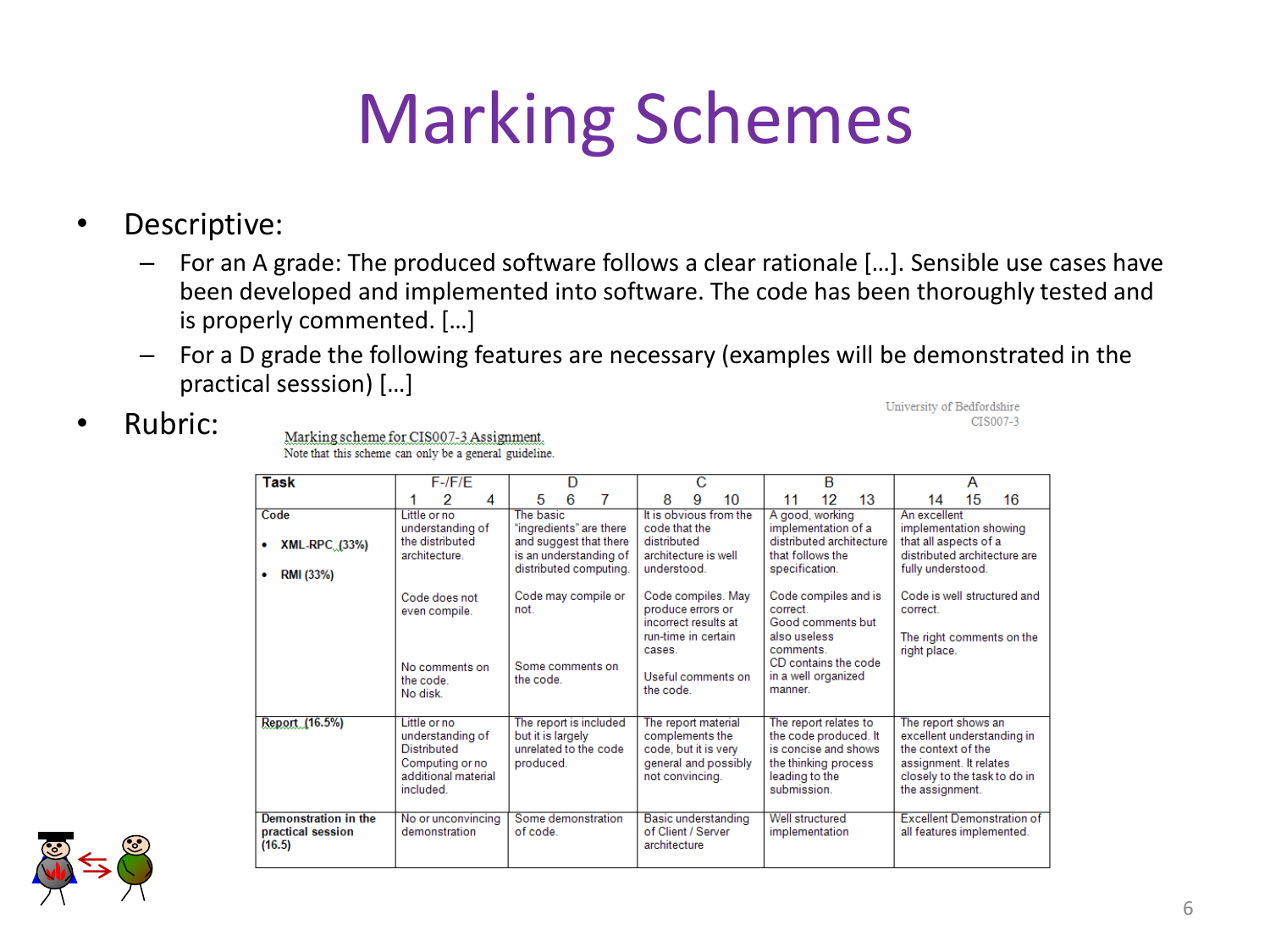# Feedback

- Provide feedback because the students deserve it. Why they fail; how to improve; highlight strengths.
- Can be given
	- Via rubric, annotated on assignment paper, on BREO (University requirement – Beds2Q), orally on the spot, orally in practical session, general feedback in class, individual in practical sessions.
- Publish results of assessments, exams on BREO?

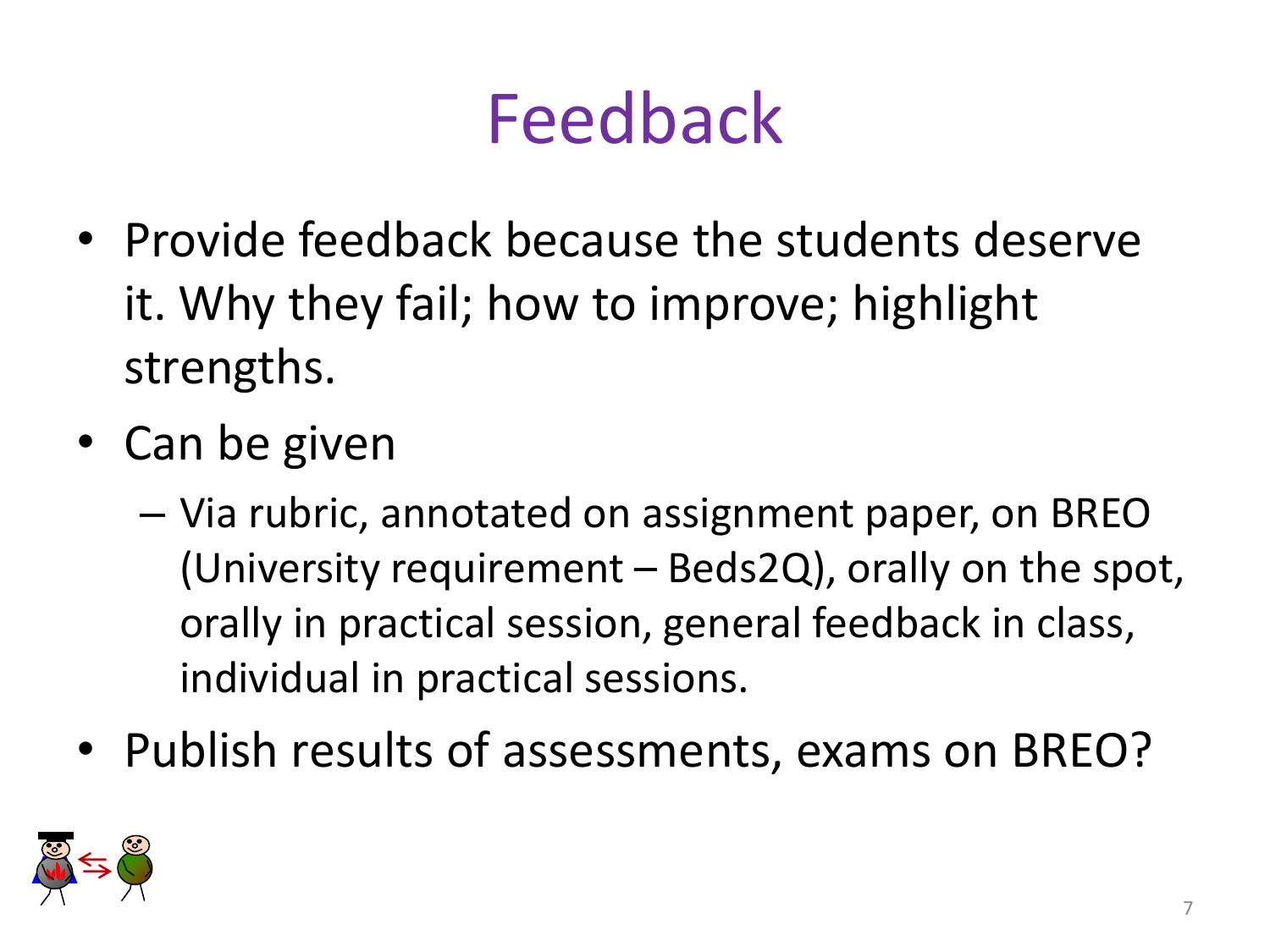# Perception of Feedback

- If a student perceives a problem there *is* a problem. (However the problem that the student perceives may be different from the problem there is)
- *"Why did I get a C+ and not a B?"*
	- 1. Be happy that the student is confident and challenges your 'authority'. That's the kind of independent thinking we like.
	- 2. Check for administrative errors you might have made (and change grade accordingly).
	- 3. Provide (more) feedback.
	- 4. Point out where feedback has been given already.